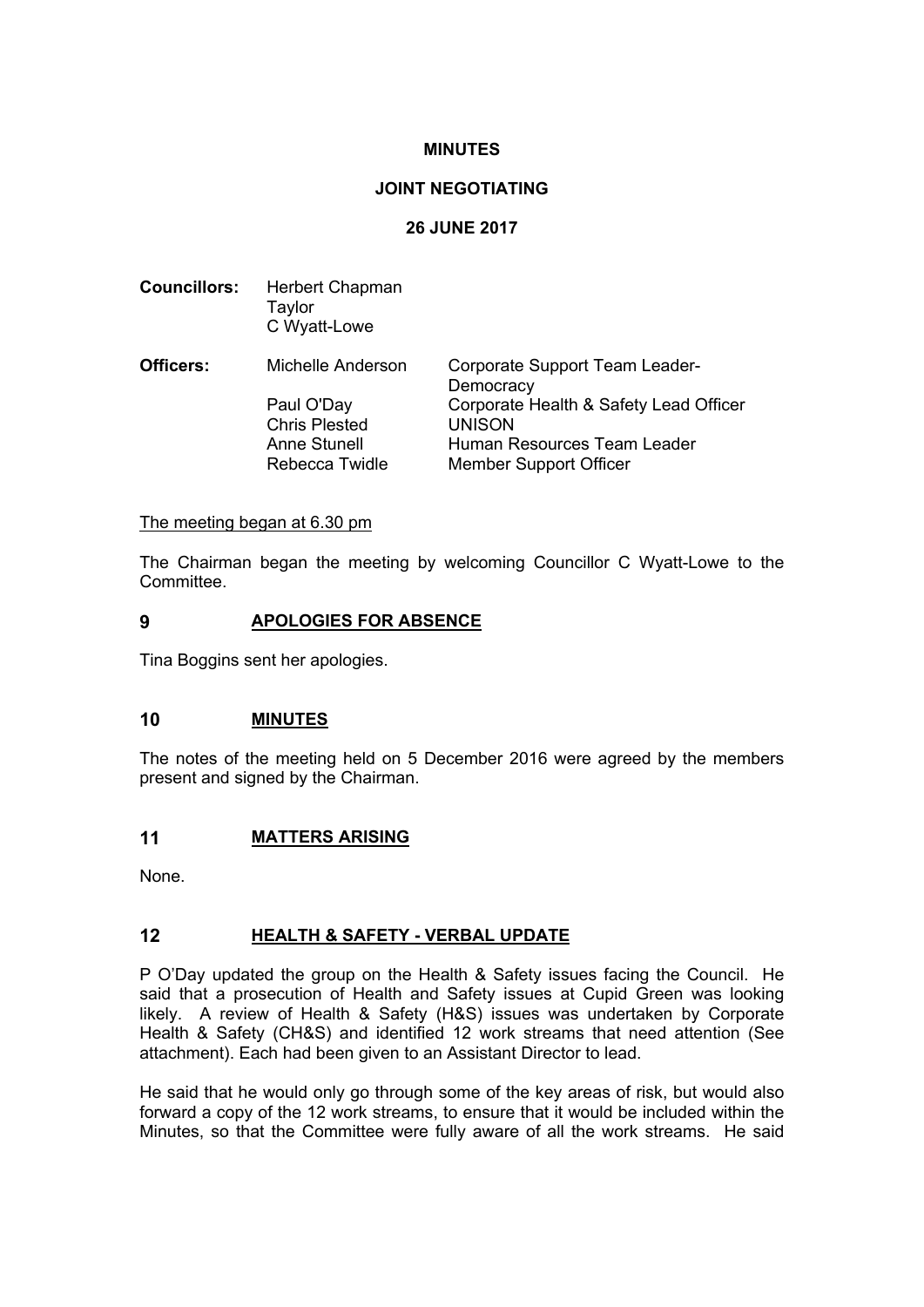that all areas were ongoing; some would take longer than others, meaning that they would conclude at different times.

Lone Working - P O'Day said this was progressing well; training was being carried out by Reliance and The Suzy Lampugh Trust. Staff who have been identified as lone working (i.e. visiting 3<sup>rd</sup> Party sites alone) are to be given a lone working device and attending the training mandatory. Managers will be given a report on usage every month by Reliance this will identify who has used or not used the device, how many amber alerts or red alerts have been raised and by who.

Noise at work/whole body vibration – a specialist survey has been conducted. For whole body vibration (WBV) a few items equipment used by CSG and the cemeteries are just over the actions levels. Requests have been made of the teams to monitor the usage of these vehicles throughout the day. For noise, this too identified some areas were the lower exposure action value (80dB) was exceeded and a few areas of work were above the upper exposure action level (85dB). This included the Old Town Hall.

Adventure playgrounds – following inspections a number of items of equipment were defective, there is some ongoing work to deal with the immediate issues and work is looking at more longer term options.

Councillor Taylor said that the ongoing court case appeared to be taking longer than expected, and asked when it was expected to be concluded. P O'Day said that they can take up to three years to prosecute but it was up to the Health and Safety Executive.

Councillor Taylor also asked P O'Day to clarify exactly how many items of equipment had issues with whole body vibrations. P O'Day explained that it was not just a simple number as the risk of the equipment was calculated on the level of vibrations, the length of time it was being used. Councillor Taylor asked for clarification about the number of vehicles at Cupid Green where the vibration levels presented a risk. Again, P O'Day said that a similar calculation needed to be applied to these vehicles (level of vibration/length of use). Councillor Taylor accepted this explanation. P O'Day also confirmed that these calculations were being collected, and inputted as data to see if it met the required standard.

Councillor Chapman asked P O'Day about the noise levels at Cupid Green; was an alarm activated when the noise limit was reached? P O'Day said that there was no alarm as such. He said that the type of waste being processed created the level of noise; for example, the level of noise created when glass was processed was substantially higher than when cardboard was. However, this type of waste was not processed all day, and was only processed for short durations. P O'Day said that the wear of protective earmuff was not mandatory at the lower exposure levels, however they had been advised to look at revising this and a future policy would be recommending that it would be mandatory.

Leading on from this, Councillor C Wyatt-Lowe asked if staff tended to wear/use the available protective equipment. P O'Day replied that the observations made of staff was that staff tended to make good use of the equipment. He also confirmed that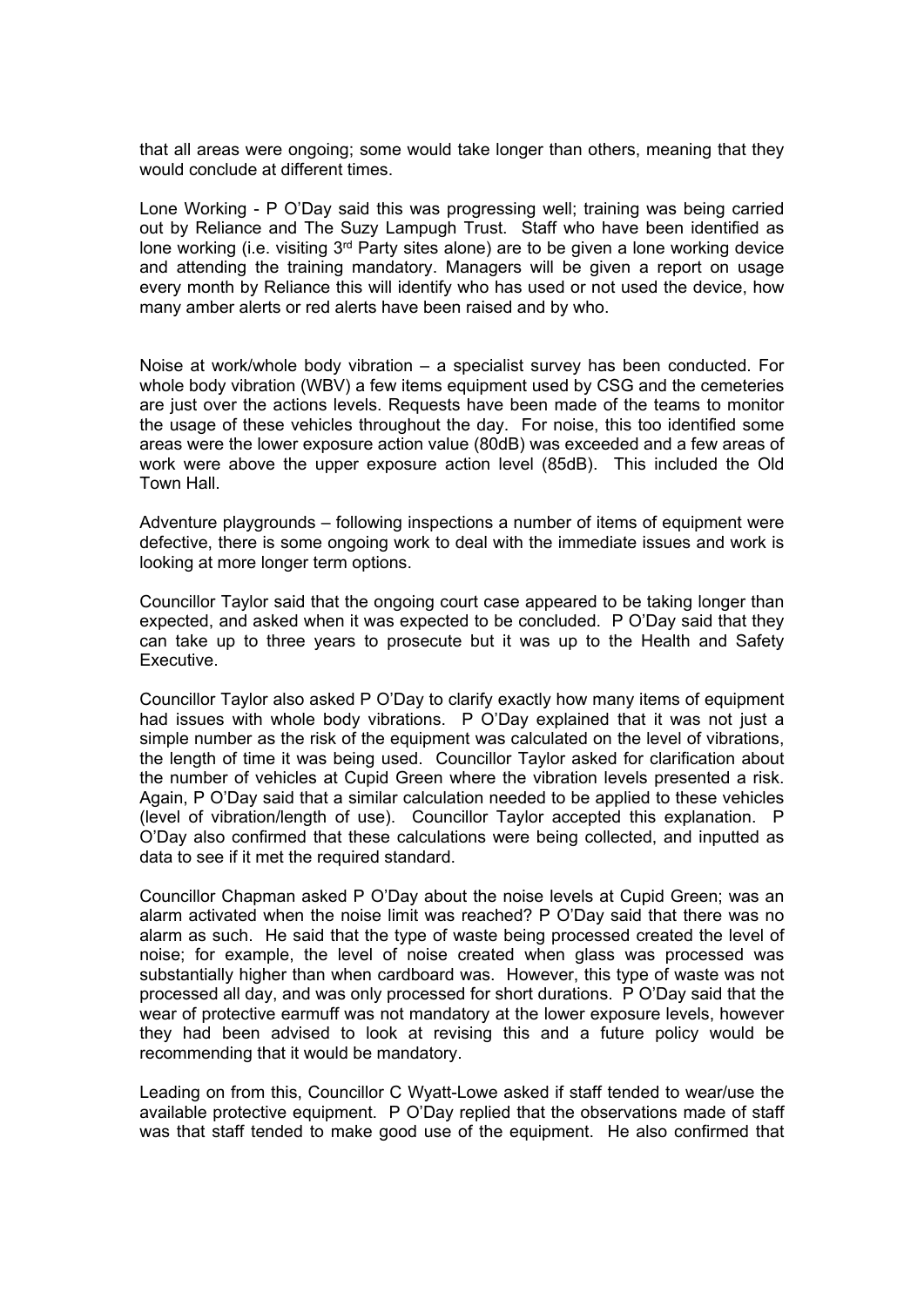protective equipment was available to all staff and that DBC had a responsibility to provide this equipment.

Councillor Chapman thanked P O'Day for the update.

## **13 HR - VERBAL UPDATE**

A Stunell began by updating the committee that the new People Strategy scheme had been launched. Similarly to P O'Day, she said that she would only go through some of the key action points. There was to be an ongoing review of the programme's effectiveness.

The first area is our Leading in Dacorum programme and mandatory training. The intention was for it to be skills based training, supporting managers and for aspiring managers. There is also a separate project with emphasis on coaching and mentoring, with the view to creating a wider coaching culture. A Stunell confirmed that as part of this scheme, she was currently in the process of completing her own coaching qualification, which she completes in October.

Alongside this, HR are in the process of moving forward with the Investors in People (IIP) accreditation. DBC are currently on IIP 5, but are carrying out work to with a view to gaining the new standard IIP 6. The strategic assessment for this is due to take place in March 2018. A Stunell noted that this was quite expensive, at a cost of £13k. She said that the cost of this needed to be considered against the work being done as part of the People Strategy that was being developed, and to weigh up the value.

Councillor Chapman asked A Stunell whether the intention of the coaching training was a set plan or taking a more 'ad hoc' approach to supporting staff. She re-iterated that she was currently working on her own coaching qualification; however there were only a limited amount of trained staff in the organisation. She said that there was a support programme for internal coaching within year 2 of the programme. They were currently looking at partnering with outside organisations such as Toyota in order to further develop the programme. Councillor Chapman requested a copy of the People Strategy action plan.

Councillor Taylor said that the development of aspiring managers must also be balanced against the need to develop all individuals within the council. He also highlighted the importance of individuals taking responsibility of their own development, particularly long serving individuals. A Stunell agreed.

The appraisal scheme was also being reviewed as part of the People Strategy to ensure that it fitted the vision and values of DBC. Matt Rawdon was leading on this project; consideration was being given to whether the system was fit for purpose? Did it motivate both managers and employees? Spot checks were being carried out on various managers' appraisals to consider the general standard of them currently.

A Stunell also highlighted an ongoing CMT strand, reviewing Workforce Data; this was to review key strategic trends in the workforce (e.g. turnover, sickness) to ensure that ongoing business needs were met.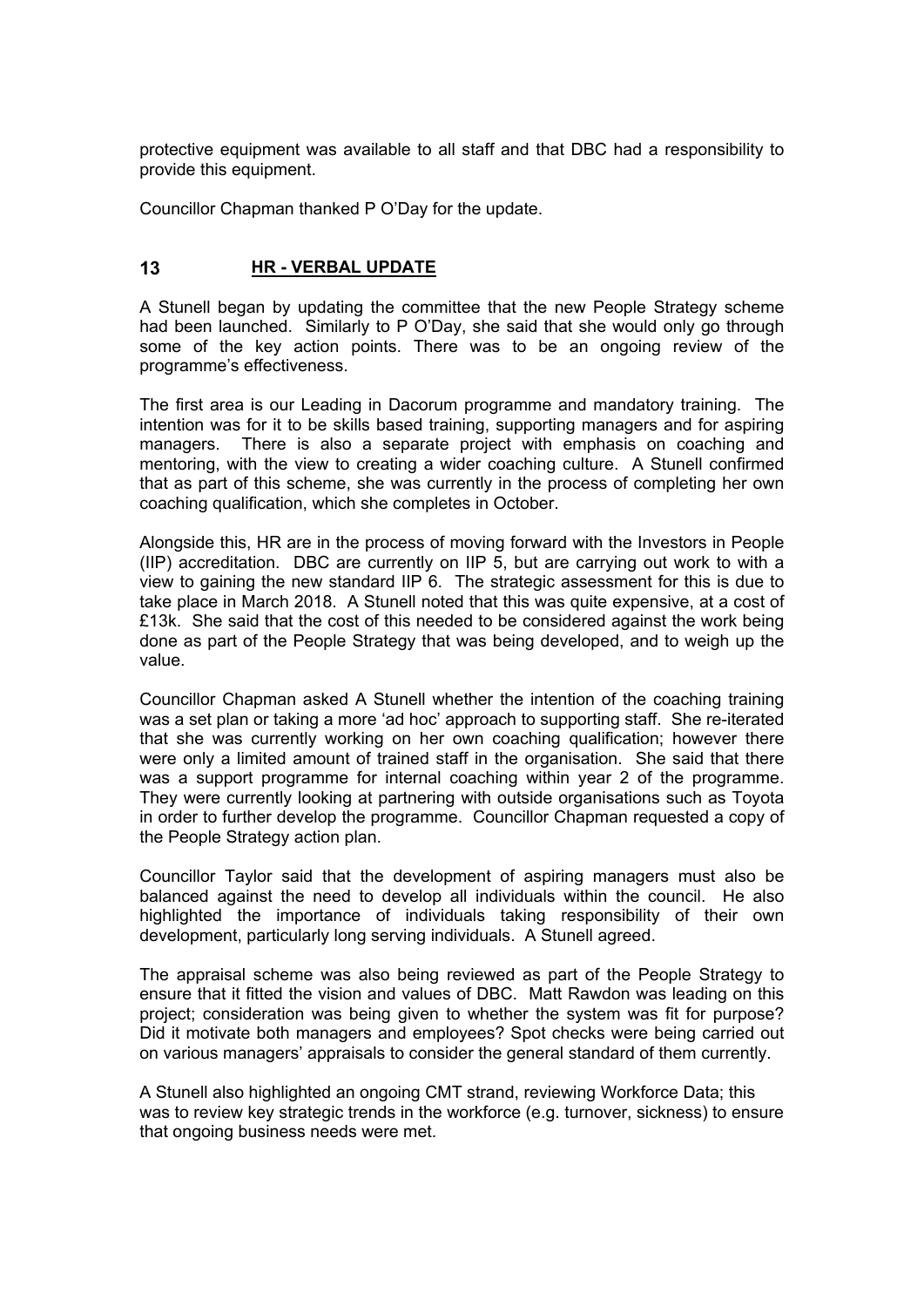A Stunell said that Reward and Recognition was also being reviewed as part of the People Strategy; focusing in particular on the latter part. As an example of this, she said that management was focusing on recognition of long service and retirement. Currently when an individual retires this tended to be dealt with by the manager and team through a more informal process; however as part of the People Strategy, there was a view to making this more corporate.

A Stunell noted the First Care Sickness Management system; she said that since adopting the system and working on the project, sickness absence had dropped by 20%. She said that a formal review of the sickness absence policies was due to take place in May, However there were some issues with dates, therefore stakeholders were getting together to discuss these on 7 July.

Councillor C Wyatt-Lowe asked if any benchmarking had been conducted as to DBC's sickness absences against other local authorities. A Stunell said that this was difficult as other local authorities did not process waste disposal, while DBC did, which had a key impact on sickness absence figures. Councillor Wyatt-Lowe said that, if available, it would be useful to review sickness tables for DBC and other local authorities to compare. A Stunell confirmed that she would send this information to the committee.

Councillor Chapman asked where an employee was suffering from long term sickness, how often would that individual have to contact First Care – would they have to phone each day? A Stunell explained that an employee are required to contact First Care at the start and end of their absence and also if there are any changes or an original 'fit note' needed to be extended. This would need to take place each and every time that this 'fit note' expired and needed to be extended.

C Plested said that the unions felt that the sickness absence target of 8 days was not fair, particularly on individuals based at Cupid Green where work was more physically demanding. The Unions felt that this target needed to be 'eased off'. A Stunell noted that the days lost is currently 7. 5 against a target of 8; she understood that all parties were in agreement about this target. It was agreed that there would be an opportunity to discuss this matter further at the upcoming meeting.

A Stunell updated the Committee on the Apprenticeship Levy programme. She said that a great deal of work had gone into the project , and that the programme was at the procurement stage; DBC were currently waiting for Herts County Council to finish their part in the process, and that the allocated budget of £80k remained unspent. The current proposal was to use the apprenticeship levy to fund upskilling current employees. The committee questioned money being taken out of the apprenticeship fund; A Stunell explained that this budget could not be spent on salaries, but only on training; therefore this meant that there were issues with simply recruiting 16 apprentices, as future salaries could not be accounted for out of this budget.

A Stunell noted the ongoing strand in respect of induction programmes; this included developing an electronic induction handbook. Councillor Taylor made the observation that, as with the electronic copy of the Constitution on DBC's website, an electronic copy as opposed to a hard copy ensured that employees always had access to the most up to date document, containing the current policies.